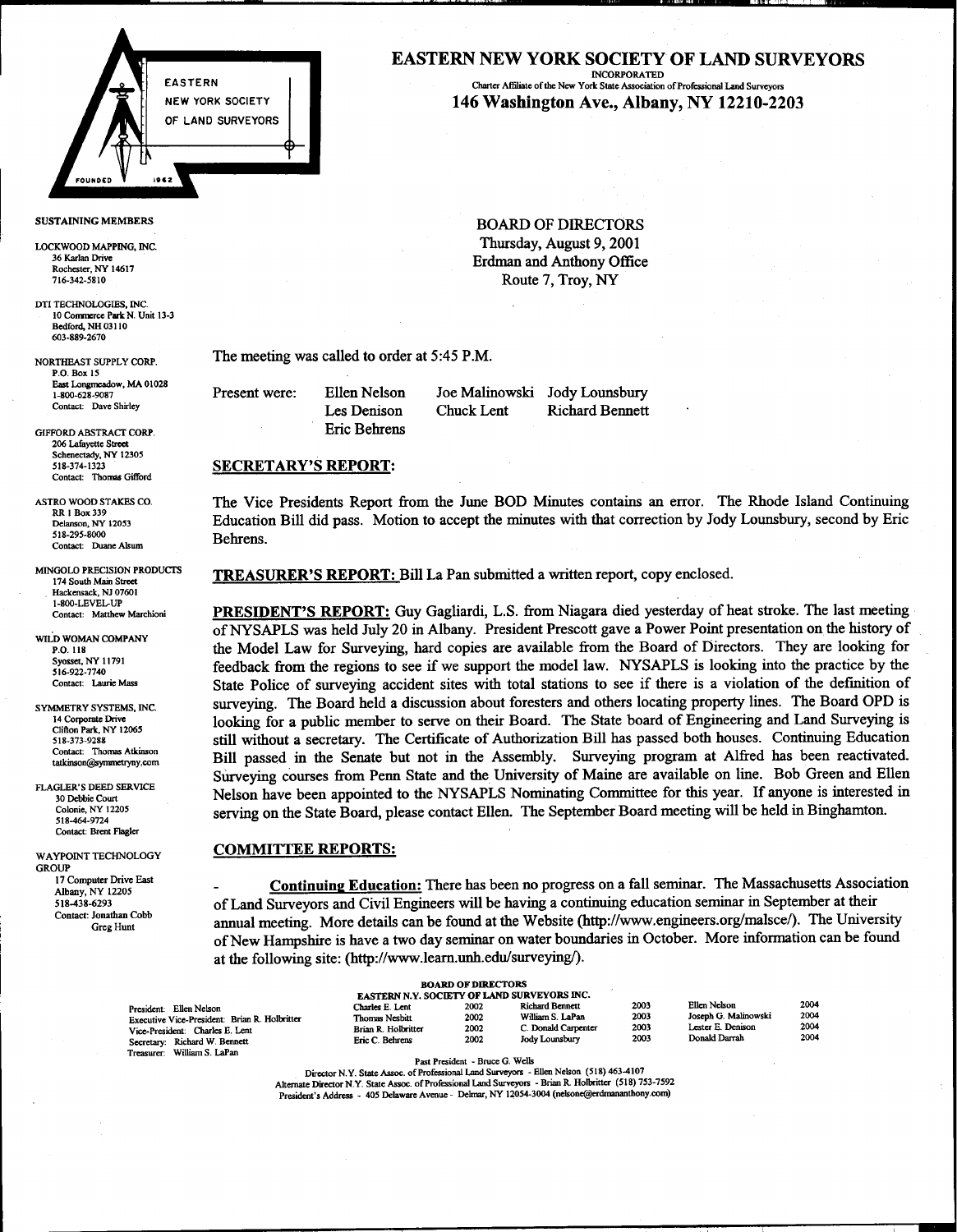

# EASTERN NEW YORK SOCIETY OF LAND SURVEYORS EASTERN INCORPORA.TED Charter Affiliate oflbe New York State AssOC1atIOD ofProfcssional Land Surveyors 146 Washington Ave., Albany, NY 12210-2203

Program/Meetings: Peter O'Connell is scheduled to speak at the September meeting. Plans for the November meeting include, Past Presidents Night and Sustaining Members Night together with our Annual Meeting of election of board members. Mike Signorelli will be resigning a chairman of the Program Committee. We will need a volunteer to replace Mike. For the March meeting we are planning to have some from Hartgen Archeology speak at Paul Smiths Night. We still need a program for the January meeting.

- HARN: Observations have begun.
- Counsel: NYSAPLS Counsel submitted a written report, copy included.
- Website: Kurt Heiss is working on updating Proprietors List and adding a link to NYSAPLS Website.

Old Husiness: Still have members who are in arrears. Final notices have gone out. We will drop unpaid members at the next meeting.

~ -.0' " iii ..,," .I I. j '" I.. Jill' .I ",j

Motion to adjourn made by Jody Lounsbury, seconded by Chuck Lent. Meeting adjourned @ 7:00 P.M.

Respectfully Submitted,

Fjiharcl W. Bennett

Richard W. Bennett, L.S. ENYSLS Secretary E-mail address: rwbls@capital.net